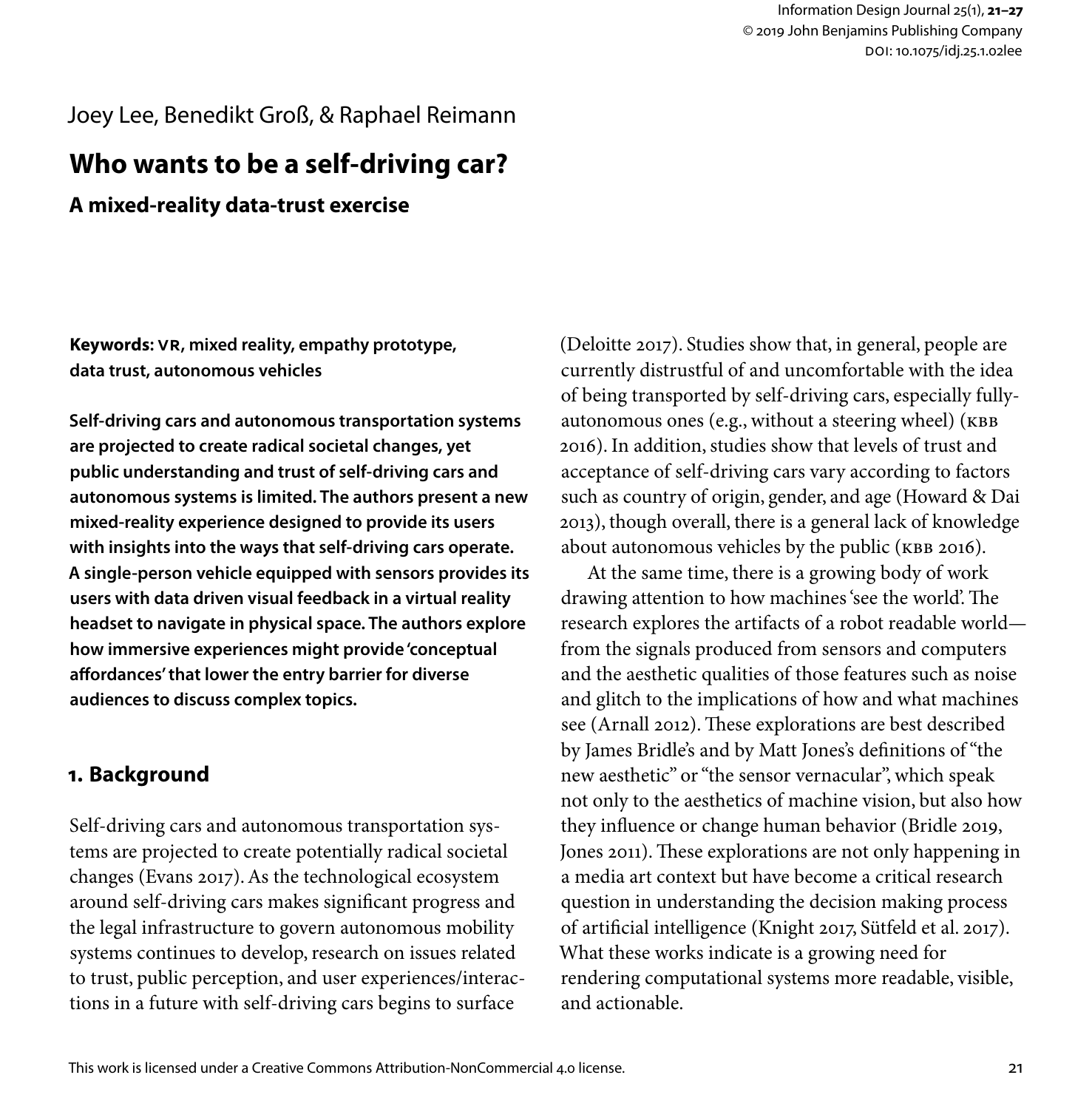By revealing how machines see, is it possible to create new entry points for a wider audience to discuss the varying roles that technology have in society? And if so, how might an immersive, mixed-reality experience be positioned, presented, and facilitated to engage diverse audiences with a complex topic such as the layers of discussion—e.g., political, legal, cultural, and technological—surrounding self-driving cars?

Researchers and designers have been employing speculative design methods to build scenarios that explore public perception of and interaction with self-driving cars. These speculations normalize or assume certain key conditions that help to make speculative scenarios more real (Dunne & Raby 2013). For example, academic and applied researchers are exploring both the optics and the interaction of people with self-driving cars. Studies such as those by Guess (2017) and Aouf (2018) point out that the future of self-driving cars relies not only on how cars see people, but how people see self-driving cars. Projects such as IDEO's (2019) Automobility Project envision a more probable and commercial future while Jonathan Keats' collaboration with Nissan envisions alternatives which may presume a passive engagement while riding a self-driving car. Furthermore, projects such as MIT's moral machine (Awad et al. 2018) explore the trolley problem for self-driving cars through a game-based interactive survey.

This project seeks to add a set of reference points to the growing literature on the social, cultural, and technological changes that society is facing due to the integration of self-driving cars. The authors posit that through explorations such as their immersive experience, designers and researchers are contributing to a collective consciousness about the first, second, and perhaps even third order consequences that widespread autonomous vehicles, their software and their embedded politics will have for the world.

The goal of this case study is to present the authors' experience developing and operationalizing their project

titled 'Who Wants to Be a Self-driving Car?'. This paper briefly explores the authors' takeaways engaging a diverse and international audience with their unconventional approach to user research and in promoting technological literacy.

### **2. Problem**

The motivation behind this work was to create an accessible entry point into the topic of self-driving cars, allowing people to discuss, ask questions, and learn more about self-driving cars in a facilitated context. At the time of project development, there was a growth in literature and media interest around self-driving cars and the technologies and conditions that dictate their performance. The authors identified this as an opportunity to propose a new entry point for people to communicate how self-driving cars see through and make decisions based on data. The authors posit that given the potential impact that self-driving cars can have in shaping the future, there must be more and varied approaches to engaging diverse and international audiences with the topic.

### **3. Methodology & solution**

#### **3.1 Materials and production**

The aim of this immersive prototype was to build a machine which can replace human senses with the sensors that a self-driving car might use. Our unconventional driving machine, 'the vehicle', is essentially a steel-frame buggy with in-wheel, electric motors and hydraulic braking, and physical steering. Drivers lay head first on the vehicle, which is the positioning used to enhance the feeling of immersion (and vulnerability) created during the experience (Figure 1).

The VR experience is created using data collected by the sensors outfitted on the vehicle. The main view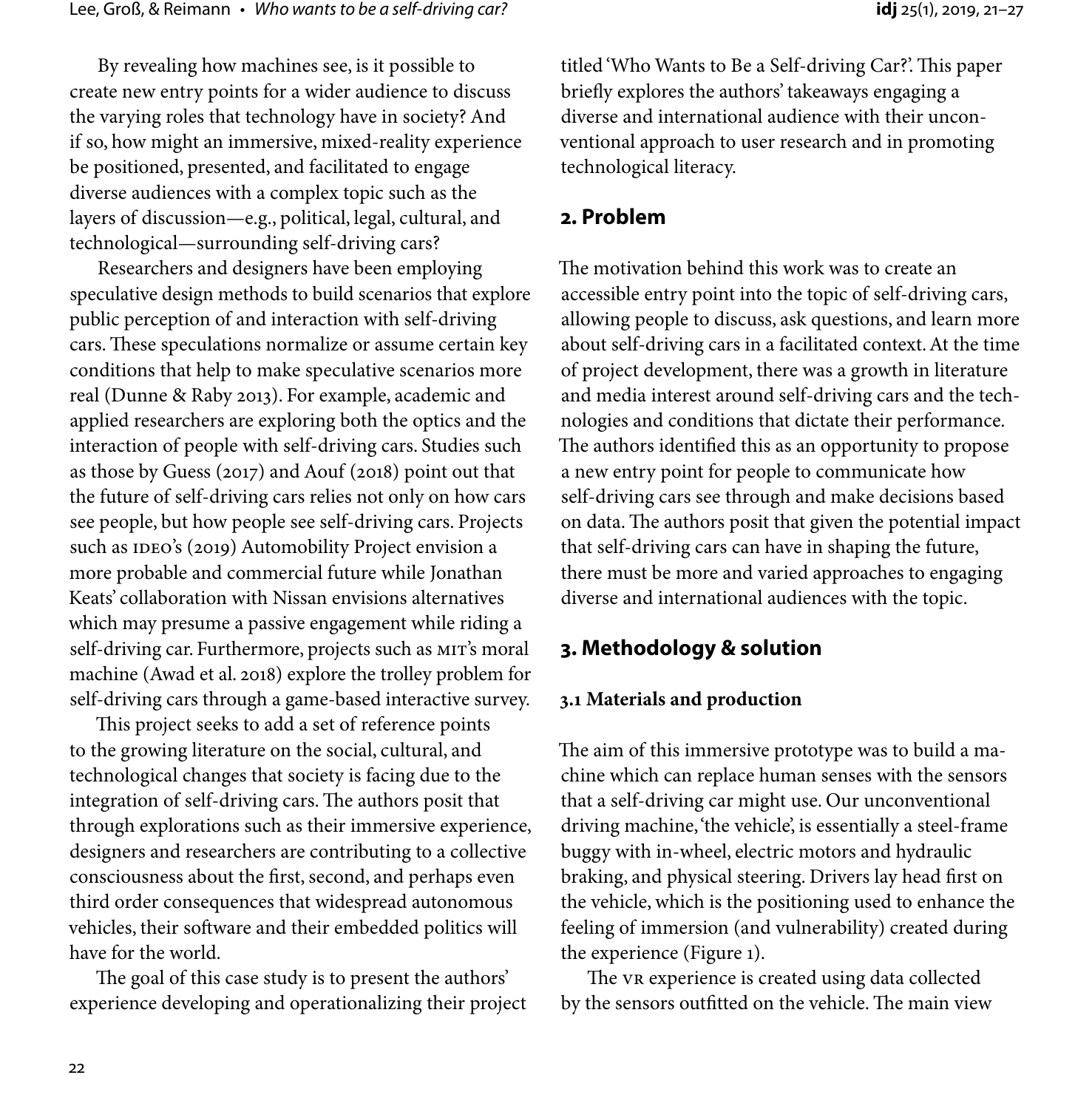

**Figure 1.** "Who Wants to be a Self-Driving Car" vehicle on a test drive (image by Raphael Reimann).

is a presentation of data from a 3D depth camera that uses stereoscopic imaging to map the landscape in real time. The 3D mapping of the vehicle's vicinity is supplemented with visual object detection using the YOLO (Redmon et al. 2016) image recognition library, which adds another visible meta-data layer, further supporting the driver. Furthermore, a light detection and ranging (LiDAR) sensor adds an extra layer of distance sensing.

These visual components are pulled together into the VR headset using VVVV and the Unity 3D game engine to provide the drivers with data that they must interpret in order to navigate the driving machine through space. This essentially replaces the control unit of an autonomous vehicle with a person.

#### **3.2 VR view & driving experience**

The data presented in the VR view (Figure 2) are a combination of the 3D depth data, the LiDAR points,

and the detected and classified objects. The goal was to create a data visualization that could offer just enough actionable information for users to navigate with, while also communicating about the different ways in which machines process and understand data.

The authors abstract the 3D depth image to contour lines as a reference to the types of 'data gaps' that are present in 3D point cloud data produced by the iconic multi-channel LiDAR sensors that typically sit on top of self-driving cars. The abstraction helps us to discuss aspects of self-driving sensor technology such as data resolution, precision and accuracy, and how these affect how and what self-driving cars can see, while still being able to maneuver the vehicle.

The results of real-time object detection and classification are displayed in the VR view. The detection results are represented in different colors (e.g., blue for cars, green for people, grey for other elements) as pulsing lines radiating out from the driver to the detected object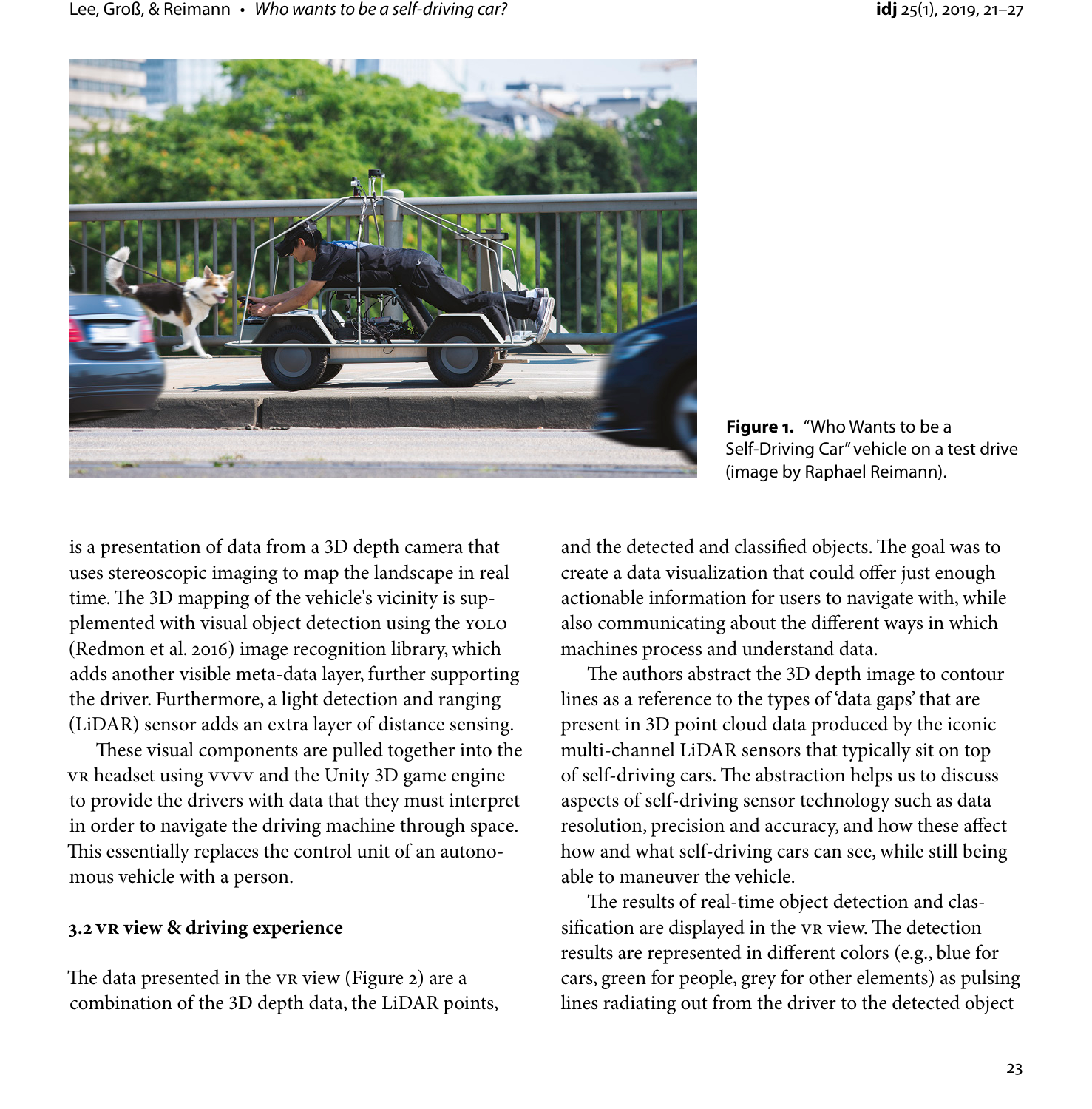

**Figure 2.** 2D export of VR view. Image by moovel lab.

to create a sense of distance between the driver and the detected objects in the view.

# **4. Results & conclusions**

### **4.1 Discussion and facilitation**

The project takes a user-centered approach to gathering feedback about the topic of self-driving technology. We do this by building empathy for machines and data-driven processes using mixed reality. From this perspective, the project creates an accessible entry point into the expansive topic of self-driving technology and broader trusting data, ranging from aspects of technology, business, law, ethics, privacy, and design.

The people who engage with the project therefore draw from their own experiences and/or are prompted to ask questions about the topic of self-driving cars. After being briefly on-boarded, participants are prompted to drive the vehicle around a given venue (Figure 3). The experience relies heavily on the facilitation of the creators of the project and their ability to engage with the participants. The project offers a medium for reflection on reframing and for learning about how the self-driving experience might occur in the future.

### **4.2 Questioning one's senses**

This project was inspired by the question 'how do self-driving cars see the world?' From a technical point of view, the computers in self-driving cars receive complex matrices of numbers streaming in from the sensors that envelope them. The way self-driving cars constantly process 'what is seen' and the way they can statistically calculate the uncertainty of their decision-making are therefore fundamentally different from the subconscious 'data processing' and decision-making processes of the human mind.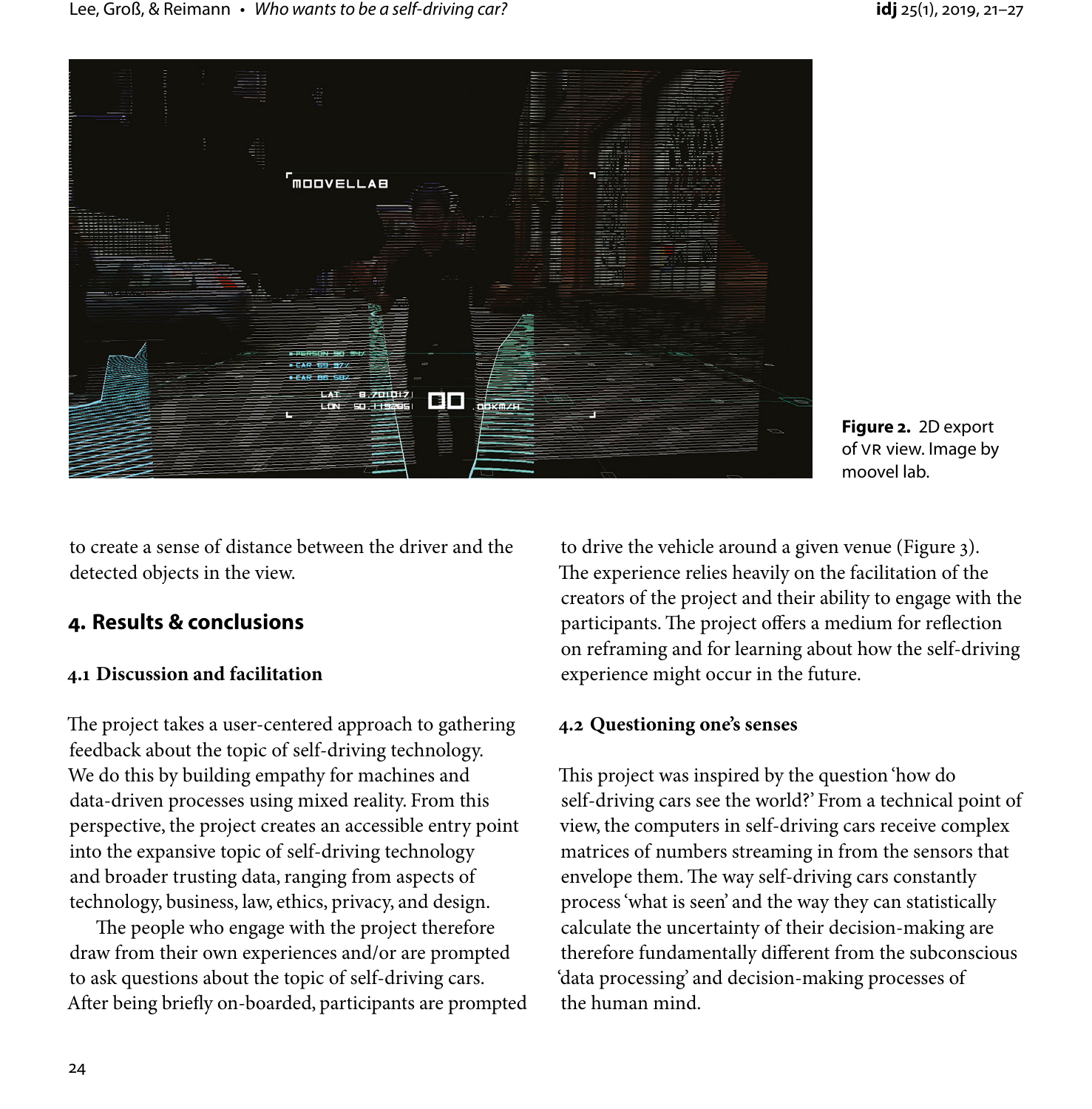

**Figure 3.** Exhibition setup with dummy traffic participants. Image by moovel lab.

During our research, we wanted to find out what it is that self-driving cars see (or do not see) that makes cars 'doubt' their ability to navigate with confidence. We also wanted to find out how we could create an experience that prompts people to question the amount and the quality of the data that are available to them. The empathy component of this data-trust exercise can be seen when people drive a vehicle equipped with only 'enough' sensors and data to navigate a prescribed area.

The purpose of this prototype is not to simulate 'how cars actually see the world', but rather to simulate the feeling of processing data in order to navigate. The visualizations in the VR headset are therefore radically simplified abstractions of data sources that, while incomprehensible to humans, allow self-driving cars to drive and make decisions about the environment. We argue that a fundamental characteristic of the technologies that support self-driving cars is that every decision is calculated as opposed to intuited.

To help people become aware of all the challenges that driving a car based on data presents is an ambitious and challenging task. Nevertheless, our project presents an opportunity for people to consider the implications of not only seeing the world through sensors but also being able to drive based on data alone.

### **4.3 Future directions**

'Who Wants to be a Self-Driving Car?' is a tool to explore the technology behind self-driving cars from a human perspective. For most, the project is an entry point into a conversation about self-driving cars and their possible impacts on society. For some, however, the project prompts deeper questions about the new ways in which artificial intelligence, sensors, and mobility are connected.

This project can be seen as a proposal for developing deeper relationships between visualization and speculative design. One role of speculative design is to unpack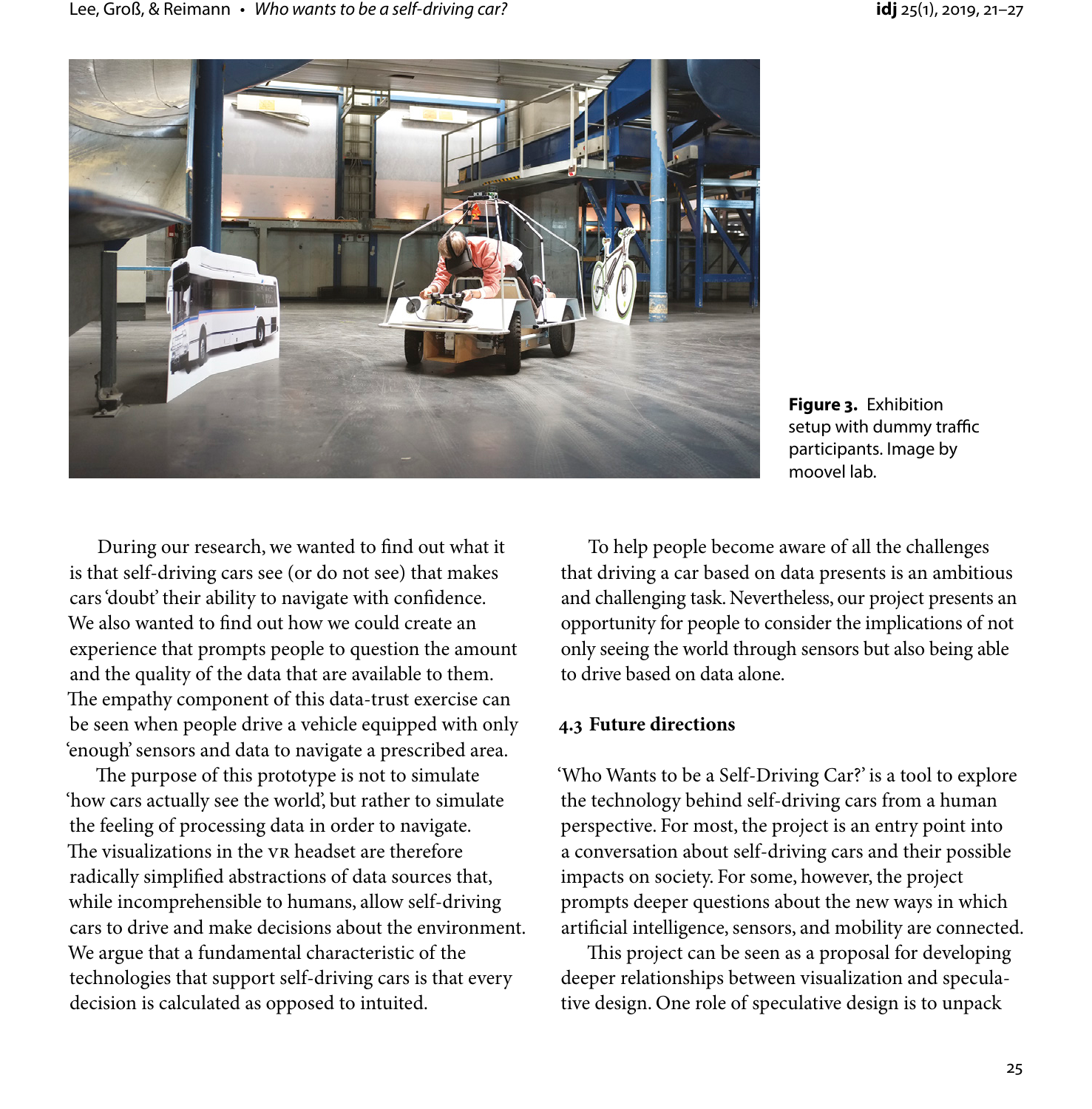uncertainty and create tangible expressions of models of the future. Speculative designs can create deeper expressions of the types of uncertainties and model projections communicated in or inspired by visualizations. While both speculative designs and visualizations offer opportunities to look into what is plausible, possible and probable, speculative designs also create opportunities to poke at what might be preferable (Dunne & Raby 2013). Speculative design is therefore much like a map in that the scenarios—if done well and with rigor—can prompt self-reflection. For the authors, their work offers the possibility of exploring the deeper implications of what is 'in a data point', as well as of investigating how society may deal with these implications.

The authors believe that continued engagement with new interfaces and experiences which aim to demystify or unpack the complexity of intersecting and interacting technologies is a worthwhile endeavor, especially engagement with those experiences that invite diverse collaborations and interdisciplinary research.

**Submission date: 3 February, 2019 Accepted date: 11 June, 2019**

#### *Acknowledgements*

Special thanks to the team at MESO Digital Interiors (Sebastian Oschatz, Theron Burger, Nikos Mechanezidis, Johannes Lemke, Sebastian Kujas, Timon Skerutsch, Urs Hoffmann, Johannes Busch, Daniel Neumayr, Julius S., Benjamin Schieck, & Alexander Teczar), David Leonard, moovel Lab (Daniel Schmid, Markus Kreutzer, Florian Porada, Daniyar Jakupov) and moovel Group GmbH.

The authors acknowledge that this project was realized by moovel lab, which is part of moovel. When the project was realized, moovel was funded by Daimler Financial Services AG. Nonetheless the project was neither initiated nor developed in accordance to the car manufacturing unit Mercedes-Benz. Moovel Group GmbH, which has since rebranded to REACH

NOW, focuses on providing urban mobility, a service which might in the future benefit from self-driving vehicles.

#### *References*

Aouf, R. S. (2018). *Jaguar Land Rover's prototype driverless car makes eye contact with pedestrwians*. Retrieved from: https://www.dezeen.com/2018/09/04/jaguar-land-roversprototype-driverless-car-makes-eye-contact-pedestrianstransport/

Arnall, T. (2012). *Robot readable world*. Retrieved from http://www. elasticspace.com/2012/02/robot-readable-world

Awad, E., Dsouza, S., Kim, R., Schulz, J., Henrich, J., Shariff, A., Bonnefon, J., & Rahwan, I. (2018). The Moral Machine Experiment. *Nature*, *563*, 59–64. https://www.doi.org/10.1038/s41586-018-0637-6

Bridle, J. (2019). *The New Aesthetics*. Retrieved from: http://new-aesthetic.tumblr.com/

Dunne & Raby (2013). *Speculative everything: design, fiction, and social dreaming*. Cambridge, MA: MIT Press.

Geuss, M (2017). *"Driverless van" is just a VT researcher in a really good driver's seat costume*. Retrieved from: https:// arstechnica.com/cars/2017/08/driverless-van-is-just-a-vtresearcher-in-a-really-good-drivers-seat-costume/

Giffi, et al. (2017): The race to autonomous driving: Winning American consumers' trust. *Deloitte Review*, *20*, 73–93. Retrieved from: https://www2.deloitte.com/content/dam/ insights/us/articles/3565\_Race-to-autonomous-driving/ DR20\_The%20race%20to%20autonomous%20driving\_ reprint.pdf

IDEO (2019). *The future of automobility*. Retrieved from: https://automobility.ideo.com/

Jones, M. (2011). *Sensor-Vernacular*. Retrieved from: http://berglondon.com/blog/2011/05/13/sensor-vernacular/

KBB (2016). *Future autonomous vehicle driver study*. Kelly Blue Book: Cox Automotive. Retrieved from: https://mediaroom. kbb.com/download/Kelley+Blue+Book+Future+Autonomou s+Vehicle+Driver+Study+-+FINAL.pdf

Knight, W. (2017). *Nvidia lets you peer inside the black box of its selfdriving AI*. Retrieved from: https://www.technologyreview. com/s/604324/nvidia-lets-you-peer-inside-the-black-box-ofits-self-driving-ai/